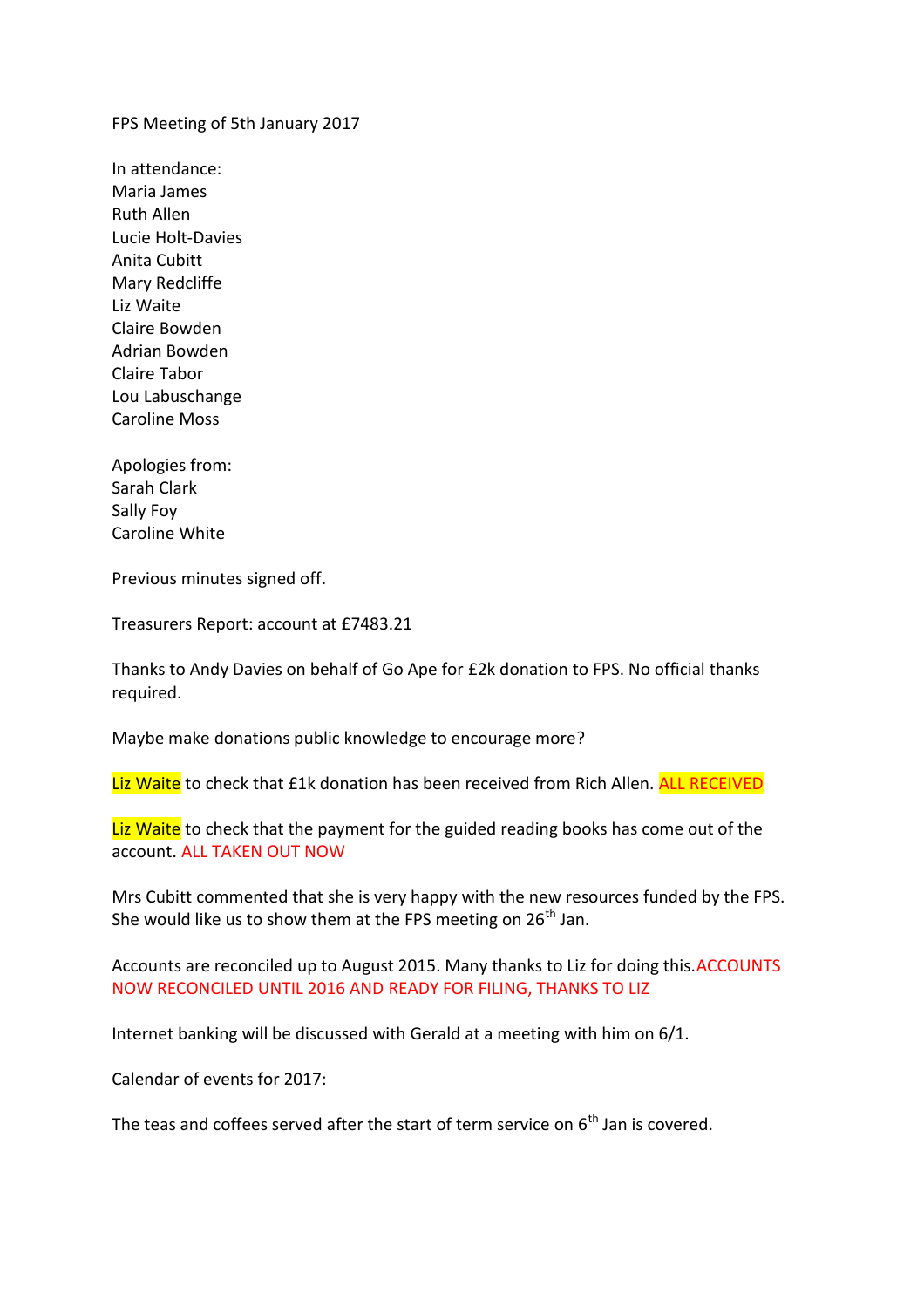Easter; we will require easter egg donations for the Easter bonnet parade raffle, will ask for these in newsletter in March.

Summer Ball; Sailing Club can't do Friday 19<sup>th</sup> May but are coming back to Maria with alternative dates. Rowing club will take us on this date but it's not as big so we wouldn't be able to sell as many tickets. Talked about postponing until Christmas but decided it would be best in the run up to the summer. Sell tables to local businesses? Children to make table decoration? Price tickets for ball at the sailing club at £30. Incorporate live music, Adrian could do a DJ set. Get year 6 involved? Food options; buffet, platters? Maria will aim to find a suitable Saturday at the Sailing Club. Children's Ball to follow, in the school hall? SAILING CLUB HAVE SUGGESTED SATURDAY  $10^{TH}$  JUNE AND SATURDAY  $8^{TH}$  JULY, WE WOULD STILL NEED TO APLLY FOR THE PARTY THOYUGH AS WELL, SO NOT GURANTEED AS YET.

Summer Fayre; 23<sup>rd</sup> June, Victorian mufti day, Street party?

Discos; Thursday 9<sup>th</sup> February proposed by Lucie and Ruth. Adrian agreed to DJ. Tickets priced at £3 to include crisps and a drink and a tuck shop will be offered. Lucie and Ruth will organize the food and drinks. Adrian will design and print the flyers.ALL FLYERS NOW OUT

New events? Keep making suggestions. Flash mob choir would be a great marketing tool for the school and to raise the FPS profile. Caroline said that the choir are keen to continue but they may need a new location to rehearse now that Julie Allen has left the school.

Mrs Cubitt would like to have a Home Learning exhibition on  $15<sup>th</sup>$  June from 2-3pm. She suggested an afternoon tea ticketed event for parents and carers. Year 6 could serve. Can the FPS facilitate? YES WE WILL ADD TO OUR CALENDAR

Alumni event? Afternoon tea? Use social media to make contacts.

Quiz night with fish and chips. Possibly organized by Fran and Caroline, Adrian? POTENTIAL DATE OF FRIDAY 24TH MARCH

Pamper evening?

Fashion Show? Decided to save until later in the year.

Lou suggested that Sally R and Linzi may like to help organise the Summer Ball?

150 years; more fundraising ideas required. Coins? Tote bags…children to design the image? Competition to be organised by Caroline Moss and Mrs Cubitt

Editorial about 150 years in Christchurch Eye magazine. **Lucie** will look into this.

Summer Fayre; live music discussed. Ideas included Royal Legion Band, kids choir, drumming, Mad 4 Dance, a maypole…could possibly borrow one from Sopley School as they have one. Maria suggested more structure is required for fayre.